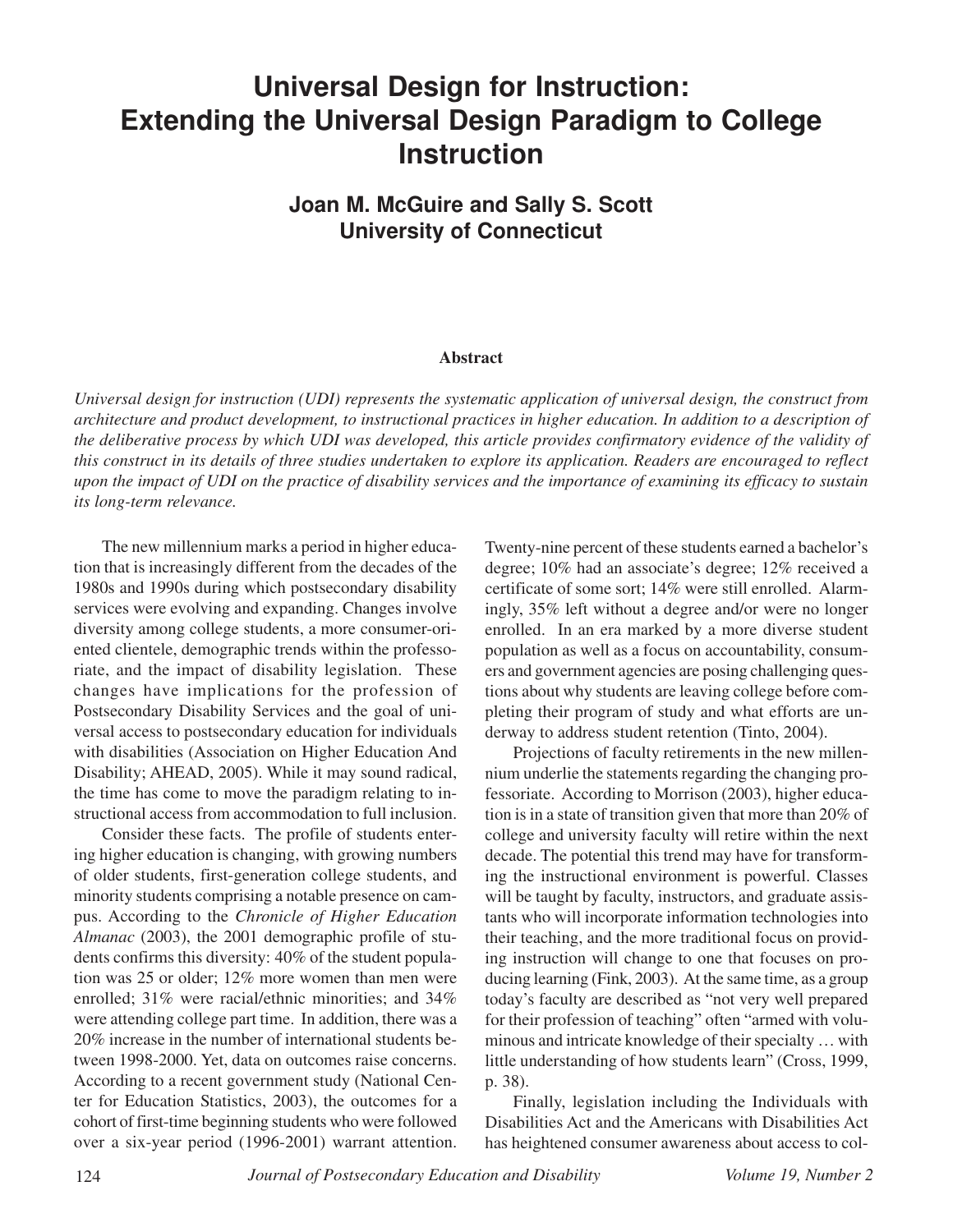lege where equal opportunities and classroom accommodations are assured. Trends of increased enrollment confirm the impact of these legislative mandates. Data gathered by the American Council on Education and reported by Henderson (1999) underscore the changes that have occurred: in 1978 2.3% of first-time full-time college freshmen indicated they had a disability; by 1998, that figure had risen to 9.8%. Yet, despite legal protections, for some of these students there continue to be "formidable physical and learning barriers: students with disabilities encounter significant challenges of physical accessibility and access to curriculum and instruction" (Pliner & Johnson, 2004, p. 106). This is particularly the case for students with cognitive disabilities by virtue of the intersection of the manifestations of learning, attentional, and other cognitive disorders and components of the instructional process.

 Recognizing that historically the needs of students with cognitive disabilities in postsecondary settings have been approached via legal mandates for nondiscriminatory treatment, we are proposing a different paradigm or model that is timely in light of changes in the current climate of higher education. This model, universal design for instruction (UDI), shifts the focus from retrofitting accommodations to instruction (e.g., making arrangements for copies of notes *after* a student self-identifies as having a learning disability and needing such) to proactively planning for instruction that anticipates diversity in learners. UDI is a framework built upon the foundation of universal design (UD) and its principles and comprises a value system that offers intriguing possibilities for faculty development as well as collaborative partnerships between instructors and postsecondary disability service providers.

## **Universal Design**

Often, change is brought about by the articulation of a value system with principles regarding a phenomenon's intrinsic worth or desirability (Merriam-Webster, 1995). UD emanated from a value system that espouses the responsibility of architects and designers to consider human diversity in the design of products and spaces, resulting in environments and goods that are usable by the intended audience: the diverse public (Welch, 1995; Wilkoff & Abed, 1994). The Center for Universal Design at North Carolina State University has developed a set of seven principles to guide designers as they create accessible spaces and products. These principles, regarded as seminal in the field of UD (Adaptive Environments Center, 2000; Follette Story, Mueller, & Mace, 1998; Null & Cherry, 1996), serve as tools to facilitate

design features that benefit a broad range of users and are built in rather than added as an afterthought. The value system of universal design, while not originating specifically to address access issues in higher education, clearly interfaces with the value system of our profession: to promote full participation and universal access for persons with disabilities in higher education (AHEAD, 2005).

The notion of the fit between the concept of UD and instruction in higher education was initially introduced by Silver, Bourke, and Strehorn (1998), who used the term universal instructional design, "which places accessibility issues as an integral component of all instructional planning" (p. 47). Their exploratory work provided data from a focus group of faculty who offered insights into some of the challenges of instruction for diverse learners as well as some of the benefits of more universally designed classroom approaches. Combining the paradigm or model of UD and its seven principles with a value system that embraces learner diversity in an era of changing demographics has led to the articulation, application, and exploration of UDI. In this article, we present the rationale for the UDI approach and the process by which the concept has been developed at the University of Connecticut, including studies that address the validity of the concept. Implications for postsecondary disability service providers and future directions are also presented.

## **Universal Design for Instruction**

Recognizing that the application of UD to higher education instruction must be approached with thoughtful attention to the primary users of UDI, college faculty, activities in the development of UDI were consistently planned and implemented with the perspective of this audience in mind. By virtue of two federally funded projects from 1999 to 2005 under the U.S. Office of Postsecondary Education, the process of defining, developing, and disseminating UDI and its products and materials proceeded with conscious efforts to seek faculty input and recommendations.

## *What Is Universal Design for Instruction?*

UDI comprises a framework for faculty to use in planning and delivering instruction and assessing of learning outcomes. The underlying premise is a value system that embraces heterogeneity in learners and espouses high academic standards (McGuire & Scott, 2002) with the belief that faculty who anticipate diversity can intentionally build inclusive instructional approaches into their teaching. Just as the seven principles of UD comprise tools to assist designers in their work, the nine principles

*Journal of Postsecondary Education and Disability Volume 19, Number 2* 125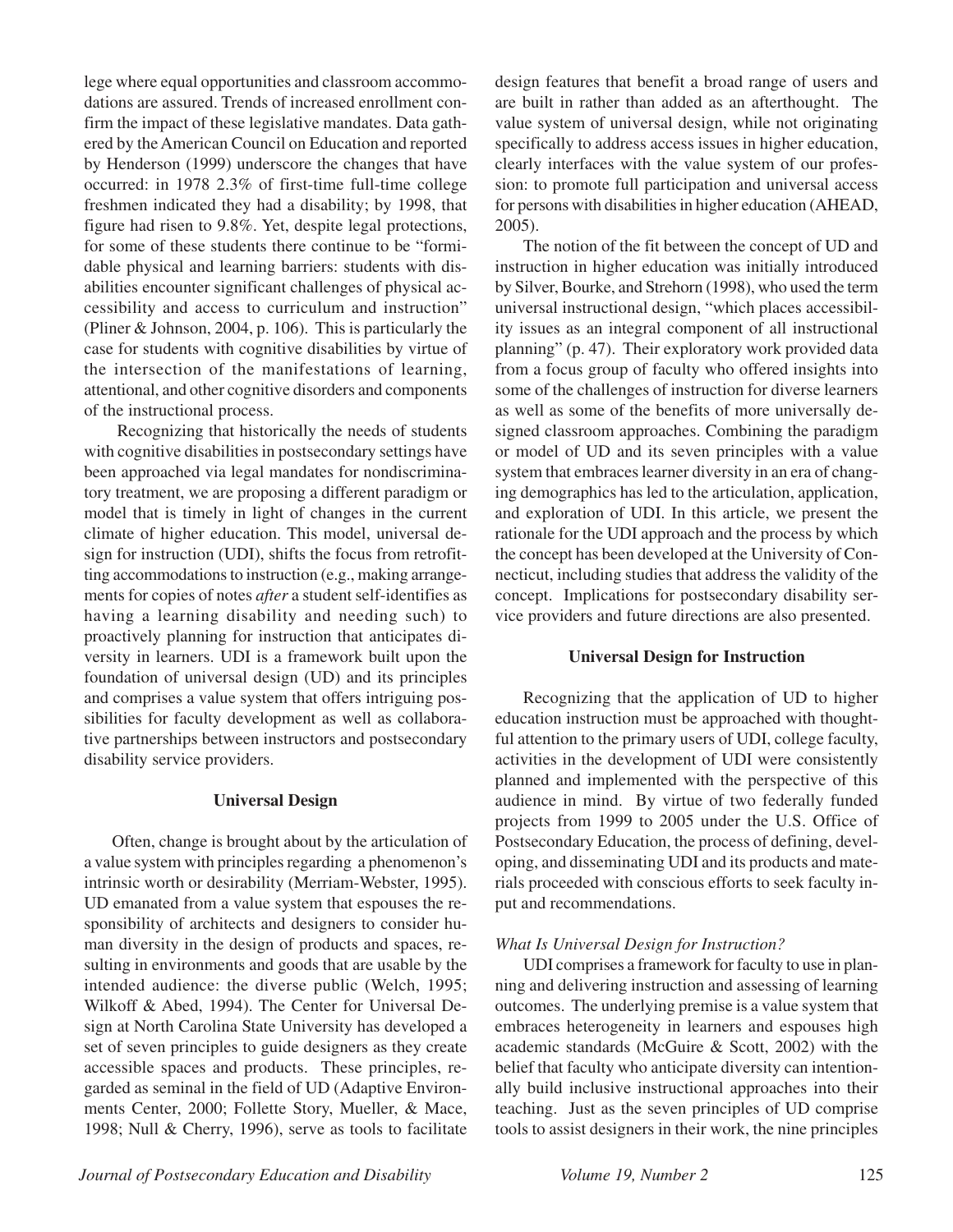of UDI© (Scott, McGuire, & Shaw, 2001) comprise a flexible foundation to guide faculty in course design and delivery.

UDI is not viewed as a "quick fix" for ensuring inclusive instruction. Rather, it is a tool that integrates the usability features of UD with research about effective instructional strategies. The intent of UDI is to guide faculty in the process of reviewing their approach to teaching and refining instructional strategies and methods in recognition of the needs of diverse learners with diverse experiences. Neither does it purport to represent a radically new way of teaching. The intuitive appeal of UDI rests on the fact that its principles embody elements of research and practice on effective approaches to enhance learning. Results of validation studies of UDI that are described in this article confirm that many faculty who are recognized as outstanding teachers already incorporate elements of UDI into their craft although they are not explicitly calling it that.

## *Who Is the Audience for UDI?*

While approaches to disability services are expanding now to include collaborative strategies with faculty around instructional access, the primary audience for UDI is clearly faculty. With changes in the demographics of college learners that include more students with nonvisible cognitive disabilities come both challenges and opportunities for faculty who, according to Seldin (1995), "must learn to gear instruction to a new classroom dynamic" (p. 4). Yet, there is no unified approach to faculty preparation or ongoing professional development that includes preparation for teaching students with diverse learning needs. Extending the UD paradigm to instruction in postsecondary settings must be carefully examined in light of features that distinguish the instructional milieu of college classrooms from other educational venues.

Unique elements of instruction at the college and graduate school levels differentiate it from instruction in the K-12 system, where teachers must be certified and generally maintain their knowledge and skills through professional development initiatives. Thus, classrooms in the K-12 system include teachers and paraprofessionals with specific responsibilities and training in working with diverse learners. In contrast, faculty are content experts, not experts in pedagogy. Historically, an effect of the reward system for faculty that stresses research and scholarship has been to minimize the importance of teaching and ways to improve it (Seldin, 1995). In contrast to elementary and secondary settings where students with disabilities are assured of access to the general education curriculum as regulated through state education codes,

curricula and courses in postsecondary settings vary dramatically across different postsecondary settings (Morelli, 1999). There is no mandate for students with disabilities for a free, appropriate postsecondary education. Colleges are not required to alter technical standards, and students must maintain their eligibility by meeting criteria for academic performance.

Yet, there are indicators that the climate in higher education is changing. Pressure for accountability from diverse sources such as the American Association for Higher Education, state legislatures, and students underscores the importance of teaching. Greene (1995) has observed that traditional methods of teaching are being challenged more often and with more hostility. A confluence of factors is creating opportunities for proactively designing approaches to college instruction that incorporate flexibility, have relevance regardless of content, and are responsive to learners with divergent learning styles and experiences. UDI is such an approach, promoting faculty autonomy in the instructional planning process and respecting the expertise of the professoriate. With an absence of legal mandates relating to planning individualized instruction for students with disabilities at the postsecondary level, change will be fueled by thoughtful approaches that are responsive to the culture of faculty and features of their work that are distinctly different from those of their colleagues in elementary and secondary settings. Faculty development research by Ambrose (1995) offers key clues to factors that are critical for the success of efforts to improve college teaching, including: (a) start slow to build credibility and trust; (b) enlist the support of key administrators and faculty about the importance of teaching; (c) understand the culture of the institution; and (d) identify a model for developing and changing teaching behavior that includes theory, practice, and feedback. It is the latter factor that captures the essence of UDI.

With faculty as the audience, a current climate for change based upon diversity and accountability, and indicators of effective approaches to faculty development, the UDI construct, an application of the UD paradigm, holds promise for empowering faculty and future faculty to refine their instruction to make it more inclusive and responsive to students with disabilities.

## **The Process for Developing UDI**

The paradigm of universal design served as the theory base for our work. Applying this to college instruction, awareness of and anticipation of student diversity would guide the design of inclusive college instruction. As college faculty ourselves, we knew that an extensive body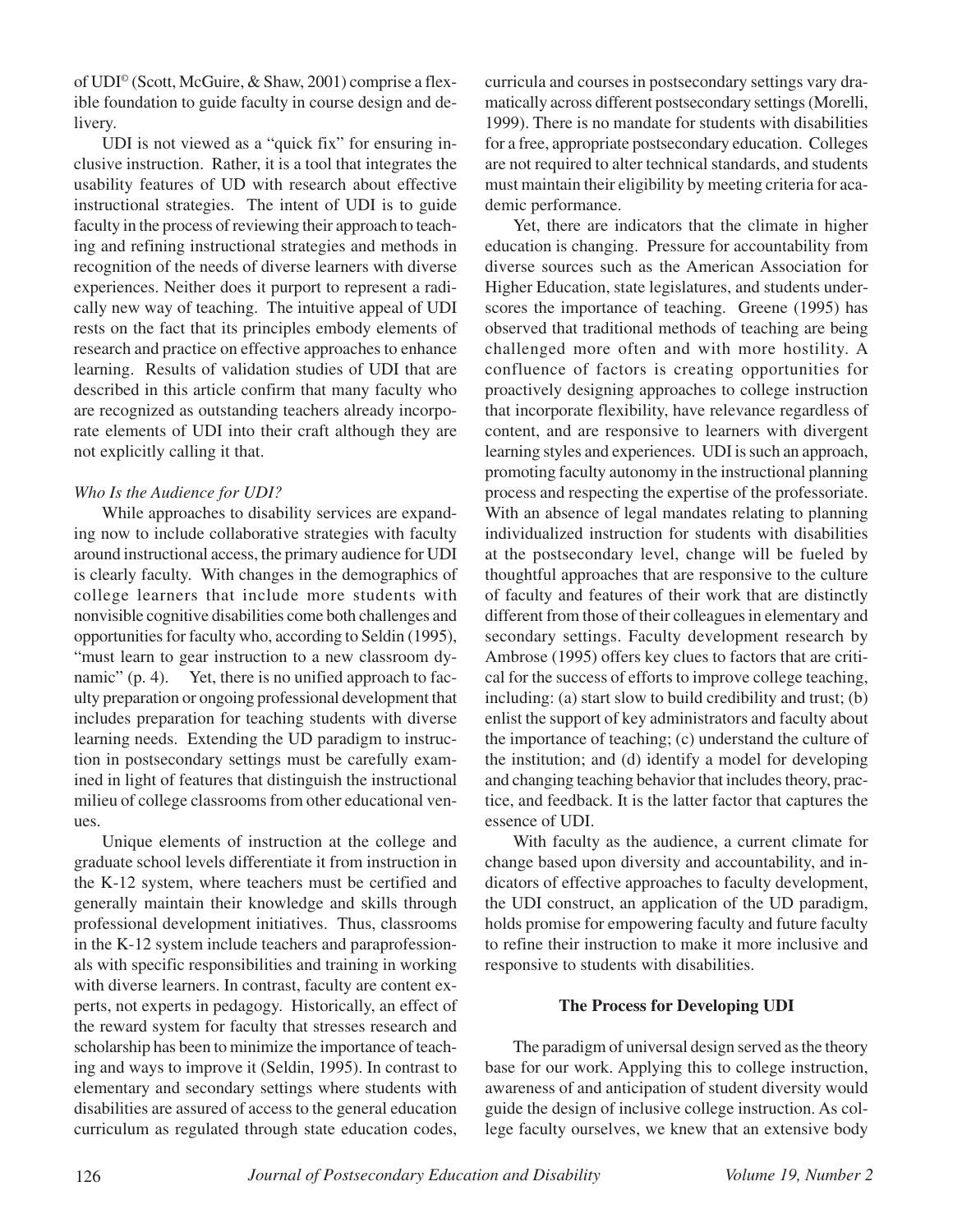of research already existed on related areas of effective teaching, diverse learners, and higher education, though little of this information had been cross-referenced and applied at the college level. In addition, making this information available in a format that would be usable by faculty in diverse disciplines, at varying types of campuses with different missions pertaining to instruction, and in different stages of career development, was a critical variable in establishing a credible base for proposing a model for college instruction.

## *Literature-Based Principles*

The seven principles of universal design developed by the NCSU Center for Universal Design (*see lead article in this special issue for these principles)* are widely acknowledged and cited as seminal for guiding practice in the field of UD (Follette Story, et al., 1998; Universal Design, 2000). The principles delineate considerations for the "usability of an environment" based on a broad spectrum of human abilities, including vision, hearing, speech, body function, mobility, and cognition. We an-

## Table 1

Research-based Recommendations for Effective Instruction and Universal Design

| <b>Authors</b>         | <b>Title</b>                                   | <b>Source</b>                                      | <b>Target</b>   | <b>Explicitly</b> | <b>Recommends</b> |
|------------------------|------------------------------------------------|----------------------------------------------------|-----------------|-------------------|-------------------|
|                        |                                                |                                                    | audience:       | <b>includes</b>   | inclusive         |
|                        |                                                |                                                    | College         | disabilities      | teaching          |
|                        |                                                |                                                    | <b>Students</b> |                   | practices         |
| Chickering &           | Seven principles for                           | American Association of                            | Yes             | <b>No</b>         | Yes               |
| Gamson, 1987           | good practice in                               | Higher Education,                                  |                 |                   |                   |
|                        | undergraduate education   Washington, DC (ERIC |                                                    |                 |                   |                   |
|                        |                                                | <b>Document Reproduction</b>                       |                 |                   |                   |
|                        |                                                | Service No. ED282491)                              |                 |                   |                   |
| Chickering &           | Implementing the seven                         | Available at:                                      | Yes             | <b>No</b>         | Yes               |
| Ehrmann, 1996          |                                                | principles: Technology as www.tltgroup.org/program |                 |                   |                   |
|                        | lever                                          | s/seven.html                                       |                 |                   |                   |
| Kameenui &             | Universal access                               | Effective teaching                                 | <b>No</b>       | Yes               | Yes               |
| Carnine, 1998          | principles for designing                       | strategies that                                    |                 |                   |                   |
|                        | curriculum                                     | accommodate diverse                                |                 |                   |                   |
|                        |                                                | learners, Upper Saddle                             |                 |                   |                   |
|                        |                                                | River, NJ: Prentice Hall                           |                 |                   |                   |
| Swanson &              | Experimental                                   | <b>Review of Educational</b>                       | No              | Yes               | Yes               |
| Hoskyn, 1998           | intervention research for                      | Research, 68(3), 277-321                           |                 |                   |                   |
|                        | students with learning                         |                                                    |                 |                   |                   |
|                        | disabilities: A meta-                          |                                                    |                 |                   |                   |
|                        | analysis of treatment                          |                                                    |                 |                   |                   |
|                        | outcomes                                       |                                                    |                 |                   |                   |
| Center for             | Three essential qualities                      | Available at:                                      | No              | Yes               | Yes               |
| <b>Applied Special</b> | of universal design for                        | www.cast.org/udl                                   |                 |                   |                   |
| Technology,            | learning                                       |                                                    |                 |                   |                   |
| 2002                   |                                                |                                                    |                 |                   |                   |
| Center for             | Principles of universal                        | Available at:                                      | <b>No</b>       | Yes               | No                |
| Universal              | design                                         | www.ncsu.edu/ncsu/desig                            |                 |                   |                   |
| Design, 1997           |                                                | n/cud/index.html                                   |                 |                   |                   |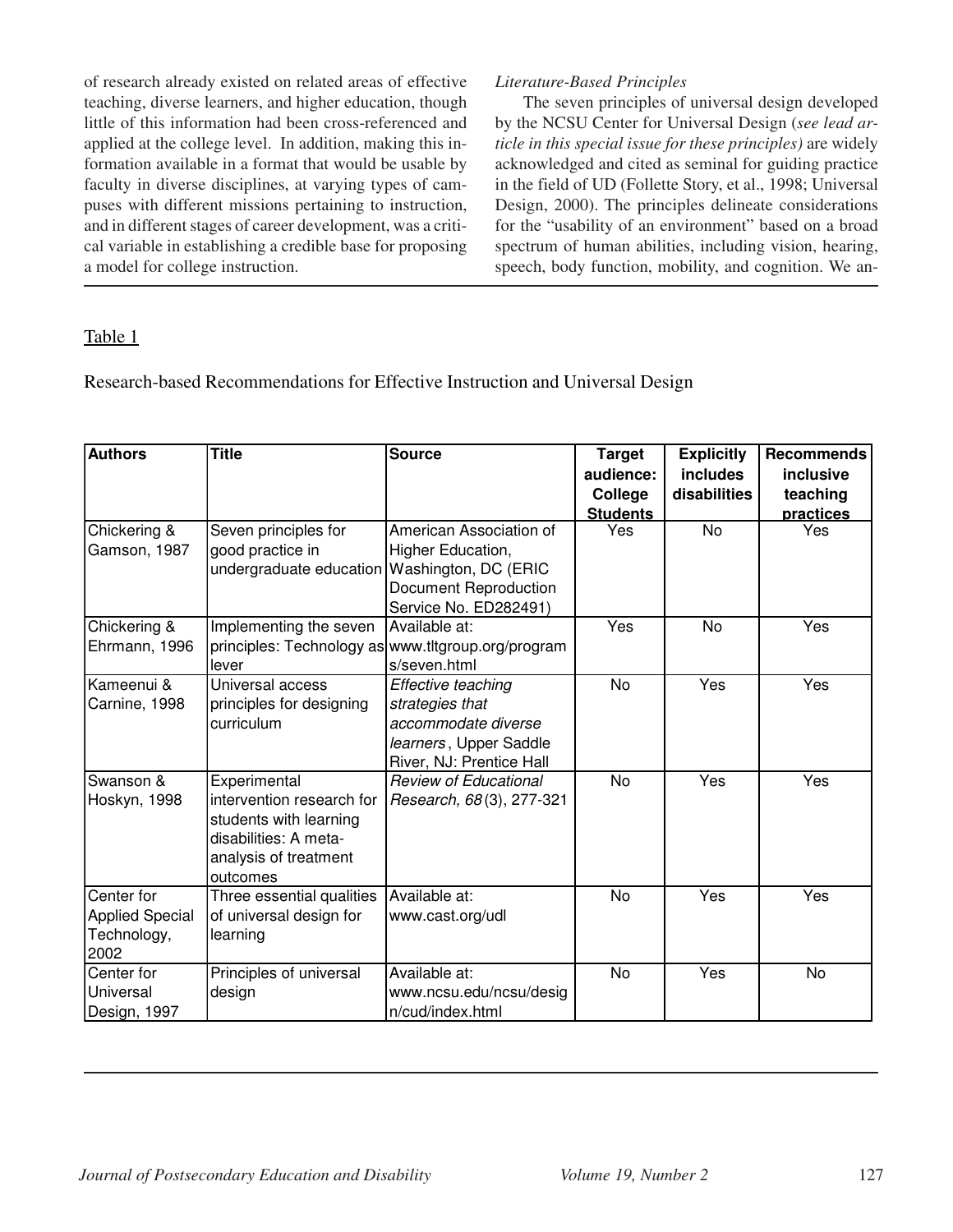ticipated that many features of UD would be applicable to the college classroom but that research on teaching and learning would allow us to expand the paradigm in the areas of cognition that could guide college instruction.

An extensive literature review was conducted focusing on research and publications related to universal design, effective instruction in higher education, and effective instruction of students with learning disabilities in both secondary and postsecondary educational settings. We included the area of learning disabilities because students with learning disabilities (LD), by definition, represent a broad range of learning and cognitive differences that often challenge traditional notions of college instruction. (For more detailed information on the literature review process, see Scott, McGuire, & Foley, 2003.)

As a result of the literature reviews, numerous research articles were identified in each target area. Most useful for the purpose of examining existing knowledge bases across multiple areas of research were meta-analyses and articles that provided syntheses of findings across studies and were widely cited as authoritative in their respective fields. In each of the designated target areas, seminal articles emerged in which the authors had culled the research and provided recommendations for practice based on this body of work (see Table 1). While each body of literature contributed insights into aspects of inclusive teaching with diverse learners in the college environment, no single source encompassed student diversity (including students with disabilities), inclusive teaching practices, and the specific context of college instruction. Therefore, we drew on elements of each seminal article.

In keeping with the intentional use of UD as the theory base for this work, the original seven principles of UD (Center for Universal Design, 1997) served as the foundation for universal design applied to instruction (UDI) and were modified to infuse elements from educational research on learning and effective instructional practices. Each of the seven principles of UD was found to have relevant applications in the instructional environment. However, based on critical variables that emerged from the literature on college teaching, two new areas were identified as essential to inclusive instructional environments that were not reflected in the existing seven principles of UD: (a) consideration of the social interaction and community involved in instruction and (b) the importance of the instructional climate for learning. As a result, two new principles (Principle 8, Community of Learners; and Principle 9, Instructional Climate) were incorporated into the UDI framework. Definitions for each of the nine principles were subsequently reviewed and

revised to reflect both UD and educational research. As a result of this process, the Nine Principles of UDI© (Scott, et al., 2001) were articulated.

In order to examine the face validity of the nine principles, we sought input and feedback from several sources. As part of a three-year federal grant funded through the U.S. Department of Education (DOE), Office of Postsecondary Education (OSD), the nine UDI principles were reviewed by experts in instruction in higher education, faculty with acknowledged teaching excellence, and individuals with expertise in instruction of diverse learners, including college students with learning disabilities. Faculty, administrators, and OSD personnel from both two and four-year institutions reviewed the principles for relevance, clarity, and comprehensiveness (see McGuire, Scott, & Shaw, 2003, for more detail on this process). After incorporating this expert feedback into the revision of the principles, they were further reviewed by the Center for Universal Design at NCSU for feedback on the "goodness of fit" regarding how well the UDI principles maintain the integrity of the original seven universal design principles. The final version of the Principles of UDI© derived from this literature foundation and expert review process are provided in Table 2.

#### *Ongoing Validation and Theory Building*

Building on the existing literature bases in universal design and effective educational practices is an important starting place in articulating principles for inclusive instructional practices at the college level. However, the process of defining and establishing a theoretical foundation is essential for grounding exploration of the UD paradigm in college instruction. Pedhazur and Schmelkin (1991) noted that "to be scientifically meaningful, a concept, or a construct, has to be part of an implicit or explicit theoretical framework that explicates its relation with other concepts" (p. 166). Attention to theory allows the field to build on the extensive existing knowledge bases pertaining to instruction and learning, articulate explanatory models and ask questions about effectiveness (Dubin, 1969). Given the strong intuitive appeal of UD and the disability field's enthusiastic interest in UD applications, attention to the process of theory development is timely and important for the rigorous exploration of UDI.

As part of developing and grounding the theory base for UDI, a series of construct validation activities are underway. By examining key perspectives on inclusive instruction in the field, we have access to another lens for viewing the adequacy and comprehensiveness of the UDI principles. Three field initiatives are briefly described: student focus groups, outstanding teaching fac-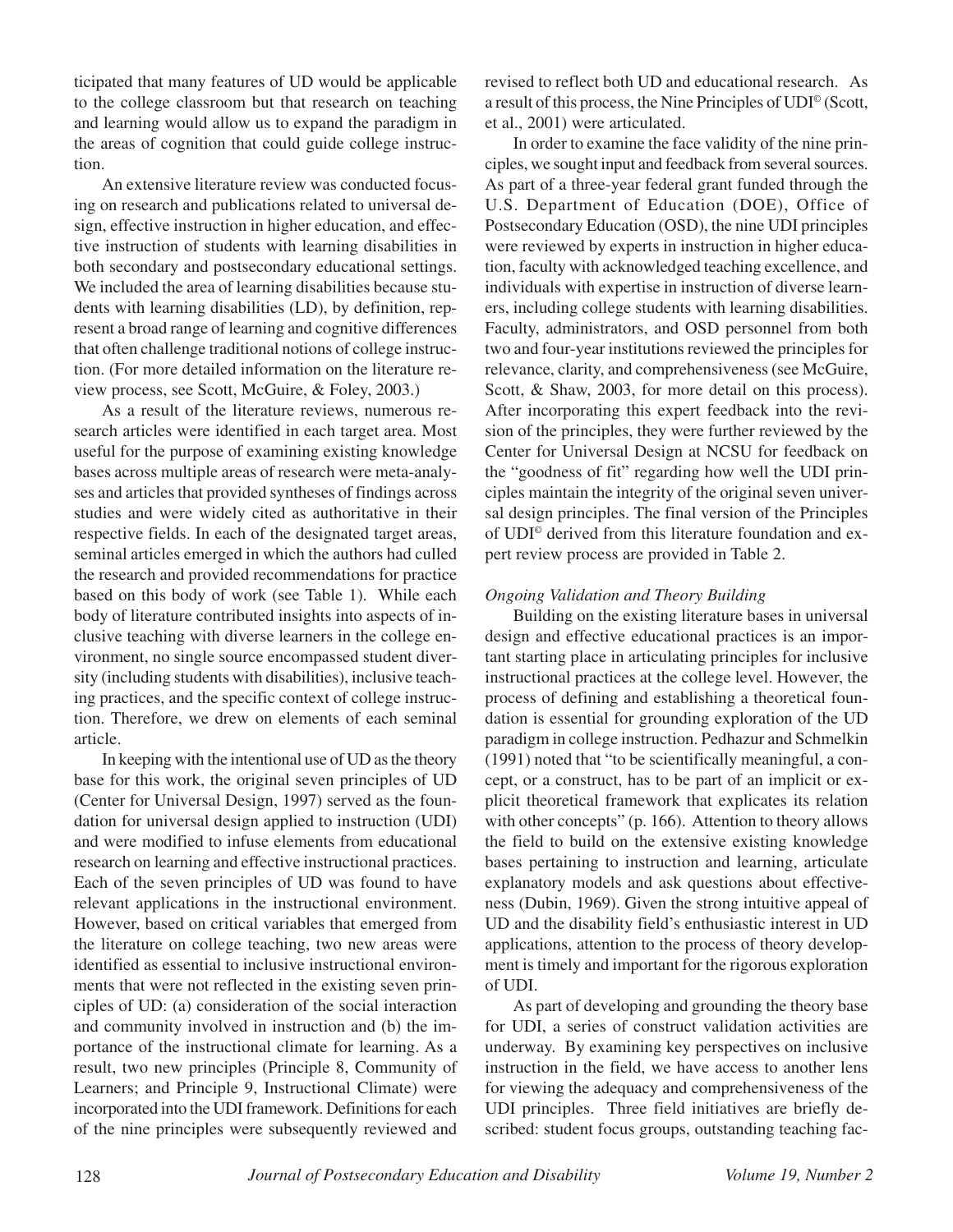#### Table 2

Principles of Universal Design for Instruction©

| Principle                                                  | <b>Definition</b>                                                                                                                                                                                                   |
|------------------------------------------------------------|---------------------------------------------------------------------------------------------------------------------------------------------------------------------------------------------------------------------|
| <b>Principle 1:</b> Equitable use                          | Instruction is designed to be useful to and accessible by people<br>with diverse abilities. Provide the same means of use for all<br>students; identical whenever possible, equivalent when not.                    |
| <b>Principle 2:</b> Flexibility in<br>use                  | Instruction is designed to accommodate a wide range of<br>individual abilities. Provide choice in methods of use.                                                                                                   |
| <b>Principle 3:</b> Simple and<br>intuitive                | Instruction is designed in a straightforward and predictable<br>manner, regardless of the student's experience, knowledge,<br>language skills, or current concentration level. Eliminate<br>unnecessary complexity. |
| <b>Principle 4: Perceptible</b><br>information             | Instruction is designed so that necessary information is<br>communicated effectively to the student, regardless of ambient<br>conditions or the student's sensory abilities.                                        |
| <b>Principle 5:</b> Tolerance for<br>error                 | Instruction anticipates variation in individual student learning<br>pace and prerequisite skills.                                                                                                                   |
| <b>Principle 6:</b> Low physical<br>effort                 | Instruction is designed to minimize nonessential physical effort<br>in order to allow maximum attention to learning.                                                                                                |
|                                                            | Note: This principle does not apply when physical effort is<br>integral to essential requirements of a course.                                                                                                      |
| <b>Principle 7:</b> Size and<br>space for approach and use | Instruction is designed with consideration for appropriate size<br>and space for approach, reach, manipulations, and use regardless<br>of a student's body size, posture, mobility, and communication<br>needs.     |
| <b>Principle 8:</b> A community<br>of learners             | The instructional environment promotes interaction and<br>communication among students and between students and<br>faculty.                                                                                         |
| <b>Principle 9:</b> Instructional<br>climate               | Instruction is designed to be welcoming and inclusive. High<br>expectations are espoused for all students.                                                                                                          |

Source: *Principles of Universal Design for Instruction*, by Sally S. Scott, Joan M. McGuire, and Stan F. Shaw.

Storrs: University of Connecticut, Center on Postsecondary Education and Disability. Copyright 2001. Reprinted

with permission.

ulty, and inclusive faculty.

*Student focus groups*. One group of stakeholders in the process of examining inclusive college instruction is students with cognitive disabilities. In order to gain insight into these students' perceptions of effective instruction and inclusive college classrooms, a series of four focus groups was conducted. The objective of each focus group was to determine the students' perceptions of (a) what constitutes a positive college course, (b) instructional strategies and methods employed by professors that enhance student learning, and (c) barriers to learning.

The focus groups included 23 students with LD and other cognitive disabilities (attention deficit hyperactivity disorder [ADHD], psychological) from three college campuses in the Northeast: a Research I university in Connecticut, an urban community college in Massachusetts, and a suburban community college in New York State. Each campus was participating in the Universal Design for Instruction Project at the University of Connecticut. Focus groups were audio taped, and transcripts

*Journal of Postsecondary Education and Disability* Volume 19, Number 2 129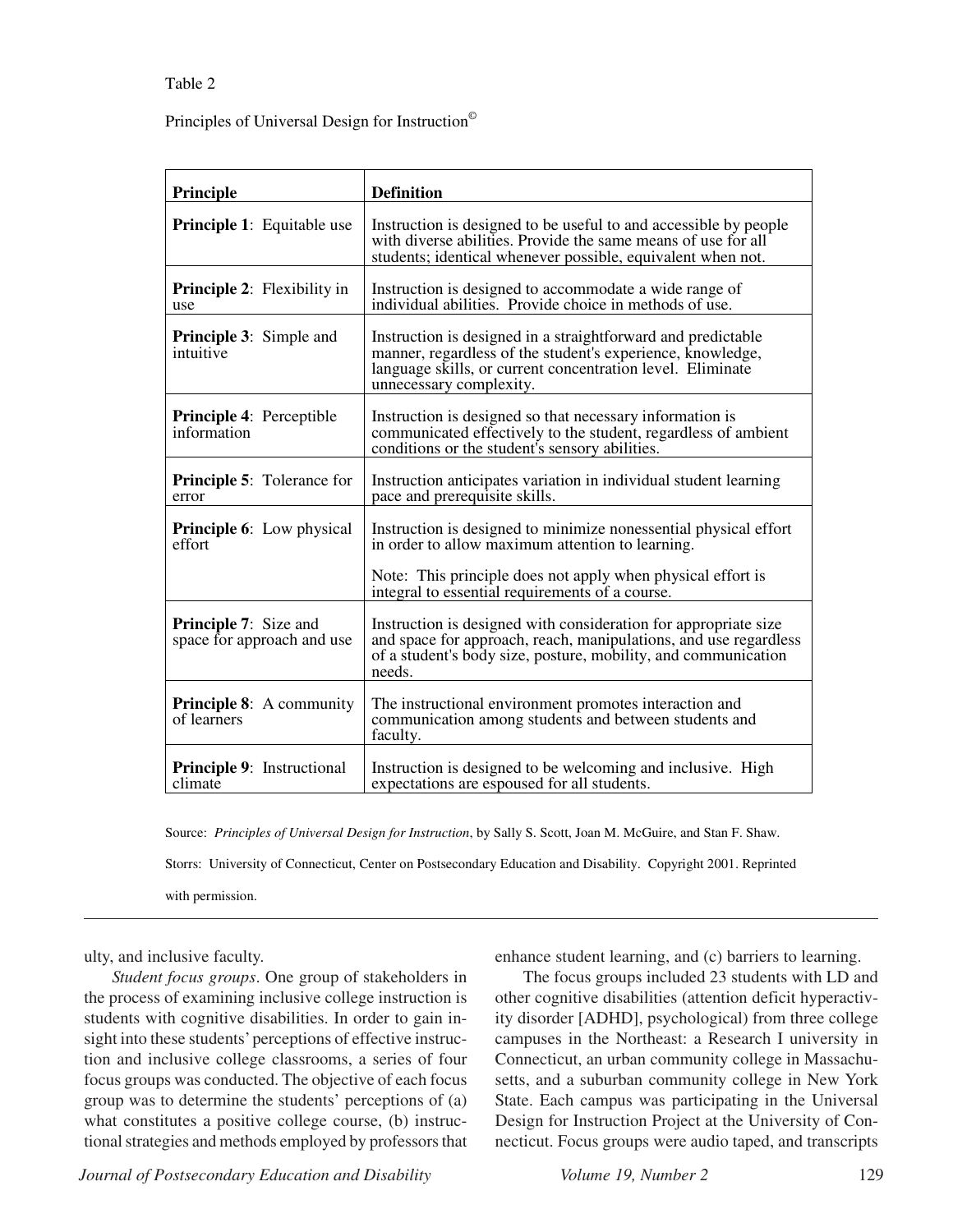were subsequently, examined for emergent themes across the sites. (For a more detailed description of the study, methodology, and data analysis procedures, see Madaus, Scott, & McGuire, 2003a; McGuire & Scott, in press.)

Results of the study indicated that while students mentioned barriers and challenges, they also shared examples of many positive learning experiences in their college environments. They spoke with enthusiasm about both the characteristics of a positive college classroom and the attributes of an effective college instructor. The strong parallels and similarities across campus settings provide insight into ways these groups of students with LD and other cognitive disabilities have experienced inclusive college classrooms.

*Effective teaching methods and strategies* were identified across the groups; they included such approaches as establishing clear expectations, providing advanced organizers, presenting information in multiple formats, giving frequent formative feedback, and using diverse assessment strategies. Affective elements of the classroom were also deemed important, as reflected in a welcoming classroom climate, connecting academic content with reallife experiences, and providing support for individual learning needs within the larger group context. At times, this individual support was related to the student's LD. One student described a professor who wrote personal notes such as, "I understand where this could possibly be because of your disability. This is how you could work on it. I would like to talk to you about it." Students also expressed appreciation of professors who were receptive when they disclosed their disability. For example, a student shared the story of a positive interaction with a professor related to a test accommodation disclosure. As the student said, "I was really nervous about bringing the accommodation letter … but he sat down and talked about … what I would do, the entire process, like I guess he knew and understood it."

*Attributes of the instructor* were equally important to these students. Excellent instructors were noted as being approachable and available, focused on the subject, and able to make a personal connection with students. Excellent instructors also created a challenging standard for learning. One student described a professor who "didn't give it to you; you had to learn it by yourself." Other students related the process of being pushed to do their best work, and the boost to self-confidence they experienced when the instructor believed they could perform at high standards.

The students in these focus groups were not familiar with the Principles of UDI<sup>©</sup>, and did not speak in terms of the principles. Yet, their observations resonate strongly with the UDI framework derived from the literature. Re-

current references to such instructional features as clear expectations (Principle 3), multiple formats of material (Principle 4), and frequent formative feedback (Principle 5) provide striking parallels to the Principles of UDI©. Further, explicit mention of the importance of a welcoming environment and personal connection with faculty and other students supports the addition of Principles 8 (Community of Learners) and 9 (Instructional Environment) to the UDI framework. Therefore, the results of this study provide strong evidence of concurrent validity between student perceptions of inclusive instruction and the literature derived Principles of UDI©.

*Outstanding teaching faculty*. Another group of stakeholders important in examining inclusive college instruction is college faculty. To that end, individual interviews were conducted with faculty at the University of Connecticut who are recognized as outstanding college teachers. It was hypothesized that this group of faculty would provide insight into creative and innovative approaches to reaching a broad range of college learners. The objectives of the interviews were to gather faculty perceptions about the presence of student diversity in the classroom, gain insight into effective and recommended instructional strategies, and learn about professional development opportunities that have been useful for these outstanding teachers.

Individual interviews were conducted using an openended interview process with 18 faculty members designated as University Teaching Fellows. This recognition is one of the highest honors conferred upon faculty at the University of Connecticut and is an acknowledgment of exceptional college teaching based on student and colleague nomination and input. Interviews were recorded, transcribed, and subsequently examined for themes. Participants consisted of 11 males and 7 females, representing a broad range of academic disciplines, including engineering, biology, art history, physics, mathematics, accounting, plant science, education, psychology, and family studies. (See Madaus, Scott, & McGuire, 2003b, for a more detailed description of the study.)

Analysis of the interviews revealed that these outstanding college teachers had observed a growing diversity in the college student population and were using a variety of instructional strategies and approaches in their divergent disciplines and classrooms as a result. On the topic of *effective instructional strategies*, several themes emerged across participants. Frequently mentioned was the importance of providing explicit structure (for example, ensuring clarity in assignments, providing steps for completing an activity, reviewing written class policy on areas such as attendance and makeup exams). Strategies for actively engaging students in learning were also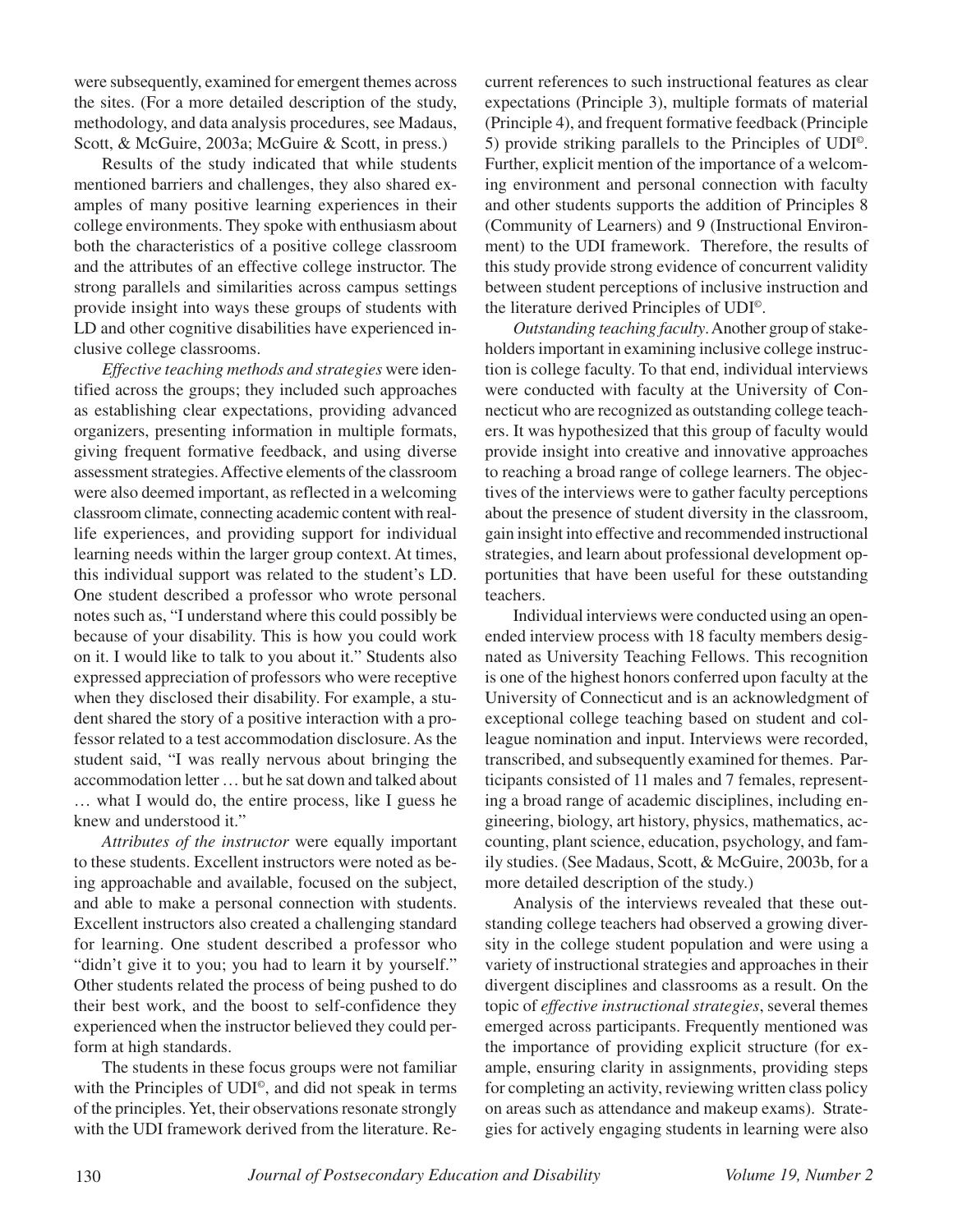viewed as important (for example, discovery-and problem-based learning, use of case studies, real-life examples). Redundancy of important points was emphasized as a means of reaching many students (for example, providing key points through multi-modal methods of presentation, having students discuss recurring themes across a course, engaging in learning through a series of individual, group, and online activities). Finally, many faculty members emphasized the importance of teaching productive study and learning strategies (for example, notetaking for the specific discipline, reading the text effectively, and how to study for and perform well on the exam).

The faculty in this study were also very attuned to the importance of climate in the classroom and spoke of the value of *creating a positive learning environment*. As one faculty member noted, "So, as far as any student, any learning situation, is concerned, it's how the faculty want to work with those students, how they interact with them. The fact that they show them that they are there for their benefit will help students learn." Another faculty member stated, "I include everybody in the discussion. I work at that very hard. It's something that I always pay a lot of attention to, setting the tone of the class in the first few weeks." Establishing high expectations for student performance, promoting a safe environment for participation, and the use of humor were frequently mentioned as important to the affective elements of learning.

Once again, the findings from this study suggest many parallels to the UDI framework. These include considering equitable access and participation in class discussion (Principle 1), making structures and expectations explicit (Principle 3), teaching productive learning strategies within the discipline (Principle 5), and using humor to connect with students (Principle 8), among many others. Though none of the participants had been exposed to the construct of UDI per se, the instructional practices and methods these outstanding teachers had found effective with a broad range of learners provide additional support for the construct validity of the literature based Principles of UDI.

*Inclusive college teachers*. Continuing with the process of construct validation, we are expanding the exploration of inclusive instruction from a field perspective. Thus, in a study currently underway, "inclusive" faculty are the focus of research. College students with a broad range of disabilities (including cognitive and other disabilities) have nominated faculty they have found to be inclusive in the classroom. These participants will be individually interviewed to gain their perspectives on college instruction. Similar to the study of outstanding college teachers, the objectives of this study are to gather faculty perceptions about the presence of student diversity in the classroom, gain insight into effective instructional strategies, and learn about professional development opportunities that have been useful for these faculty who students experience as inclusive teachers in the classroom.

In summary, each of the three field-based studies-the student focus groups, the outstanding college teachers, and the inclusive faculty— provides a source for considering the concurrent validity of the principles of UDI. Results of the studies completed to date are affirming of the validity and relevance of UDI in college instruction. Juxtaposing or triangulating the findings from all three studies will provide rich data and a better understanding of the elements of inclusive college classrooms.

#### *Implementation Initiatives*

Welch (1995) noted that the development of critical practice and projects documenting exemplars are important to the development of grounded theory. In addition to the validation procedures relating to the UDI principles, a major focus of the federally funded UDI project has been the establishment and support of UDI learning communities, a forum for critical dialogue and exploration regarding the UDI principles. UDI learning communities consisting of faculty, administrators, and OSD professionals were established on five campuses – two community colleges, two four-year liberal arts institutions, and one very competitive private university. (See the Facultyware website at http://www.facultyware.uconn.edu/ community.cfm for more information on these communities.)

The UDI learning communities provided a context for dialogue among participants from diverse academic disciplines about mutual interests in student diversity and inclusive teaching. Some learning communities identified a primary focus for group discussion (e.g., developmental education classes, instructional technology). Each of the groups structured regular communication and/or meeting opportunities (e.g., monthly brown-bag lunches, group discussion board) over approximately a one-year period to examine and discuss the UDI principles and their applications in diverse college settings and classrooms. Participants used the UDI principles to inform their own instructional practices as well, and many revised an instructional approach or developed a new strategy to meet the needs of diverse learners in their classes based upon one or several of the principles. Many of these inclusive practices are published on the Facultyware website (http://www.facultyware.uconn.edu/ freeware.cfm) as part of the instructional freeware that is available to any visitor of the site who is interested in

*Journal of Postsecondary Education and Disability Volume 19, Number 2* 131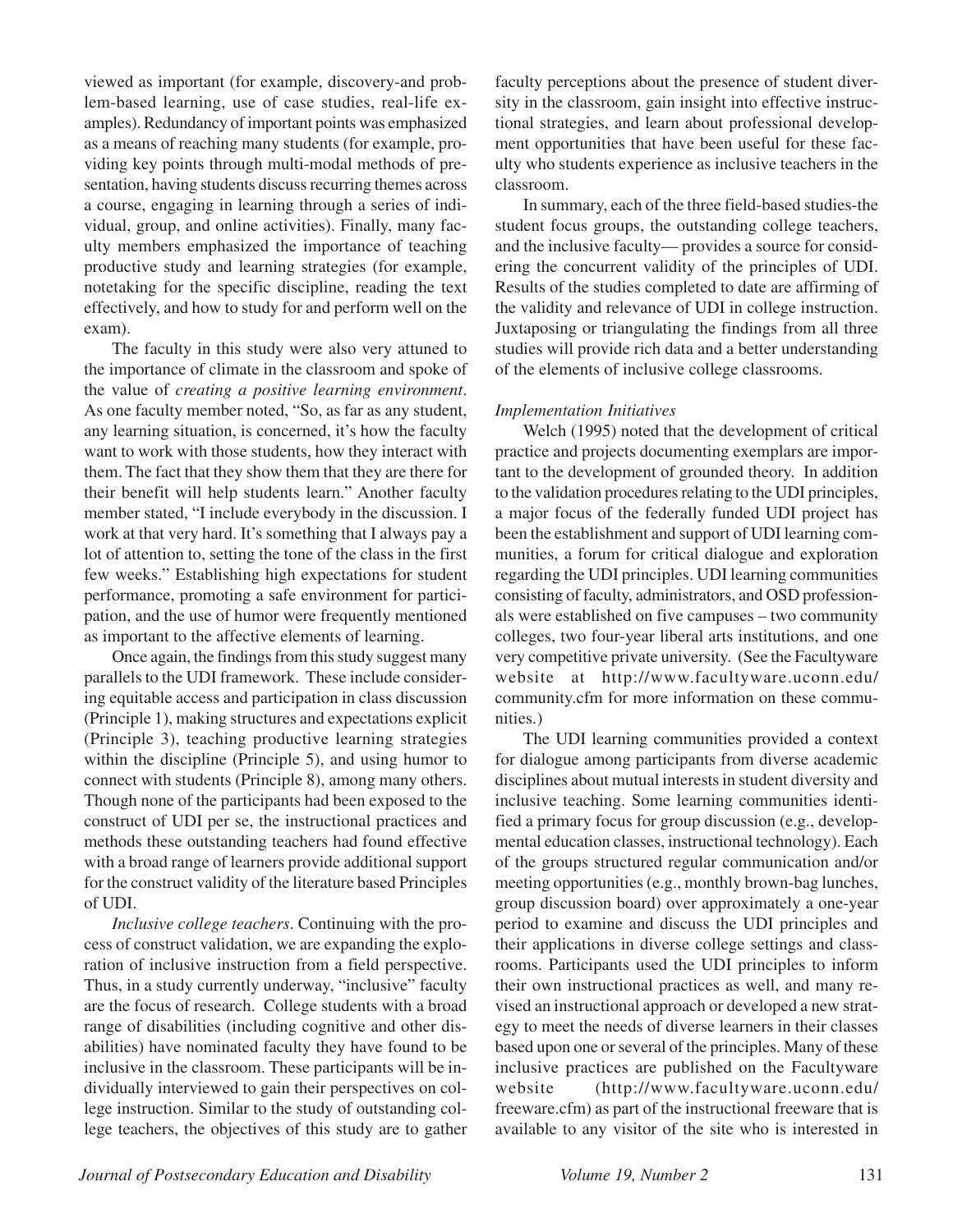learning more about these inclusive instructional activities and approaches. All published instructional strategies have been peer reviewed and found to be of high quality and usability at the college level, and reflect one or more of the UDI principles.

### **Future Directions for OSD Professionals**

Theory development of UDI is well underway, a critical element for any initiative that seeks to advance a new approach or idea. Literature-based principles corroborated by content experts, field-based practices, and exemplars developed by faculty all provide strong and growing support for a theoretically grounded approach to inclusive college instruction. These efforts are essential, especially when the primary audience for UDI is faculty who are inquisitive and often faced with competing institutional values (e.g., research and publications for promotion and tenure) that can affect their commitment to the improvement of their teaching (Pastore, 1995).

What will the UDI paradigm mean for OSD professionals? A growing cadre of faculty who are attuned to the needs of students with disabilities and are prepared with an inclusive framework of principles for examining and refining instruction has the potential to modify our daily work. Perhaps fewer students will require notetakers as faculty provides online copies of their notes to all members of the class. More students may be given options in how their learning is measured, resulting in fewer traditional approaches to assessment such as multiplechoice exams requiring extended time, quiet testing room, or alternate format. When selecting a textbook for a course, faculty may give priority to texts that are provided in electronic as well as hardcopy format by the publisher, reducing the need to scan or record texts. UDI will never eliminate or override the importance of the OSD for monitoring and ensuring the civil rights of students with disabilities on campus, but it has the potential to change the nature of our work.

In a focus group study of OSD professionals, Embry, Parker, McGuire, and Scott (2005) gathered perspectives on UDI and perceived implications for professional practice. Participants noted that the widespread adoption of UDI across campus might result in more time for nonmandated tasks such as strategies instruction and data collection. They also posited that UDI would foster new collaborative relationships with faculty and instructional design staff on campus. Several participants pointed out that promoting strategies for teaching a broad range of diverse learners would be perceived positively by many campus constituencies. Yet, despite these potentially positive changes, participants noted they would need strong

administrative support from leaders and influential groups on campus to make this a reality.

Change can be a disquieting process, or it can be a catalyst for creativity. Proposing an inclusive approach to college teaching, UDI, that espouses a value system that embraces diversity in learners and proactively plans for learner needs represents a change from the tradition of information dissemination via the lecture format that has characterized higher education (Fink, 2003). This paradigm shift may also have an effect on elements of disability services, which, historically, have rested on legislative bedrock. According to Shoemaker (1998), three sequential steps comprise elements of the change process: (a) the invention or innovation (e.g., UDI); (b) dissemination of information about the innovation (e.g., manuscripts such as this and others referenced herein); and (c) consequences. As the field of disability services embraces the construct of UD and innovation in its applications, it is critical that research efforts proceed in a deliberate manner to answer questions about impact. Both OSD professionals and faculty must be informed consumers as the field undertakes this important change process.

## **Author's Note**

This work has been developed with support from the U.S. Department of Education, Office of Postsecondary Education (P333A020036). The opinions contained in this article, however, do not necessarily reflect the viewpoints or policies of the U.S. DOE.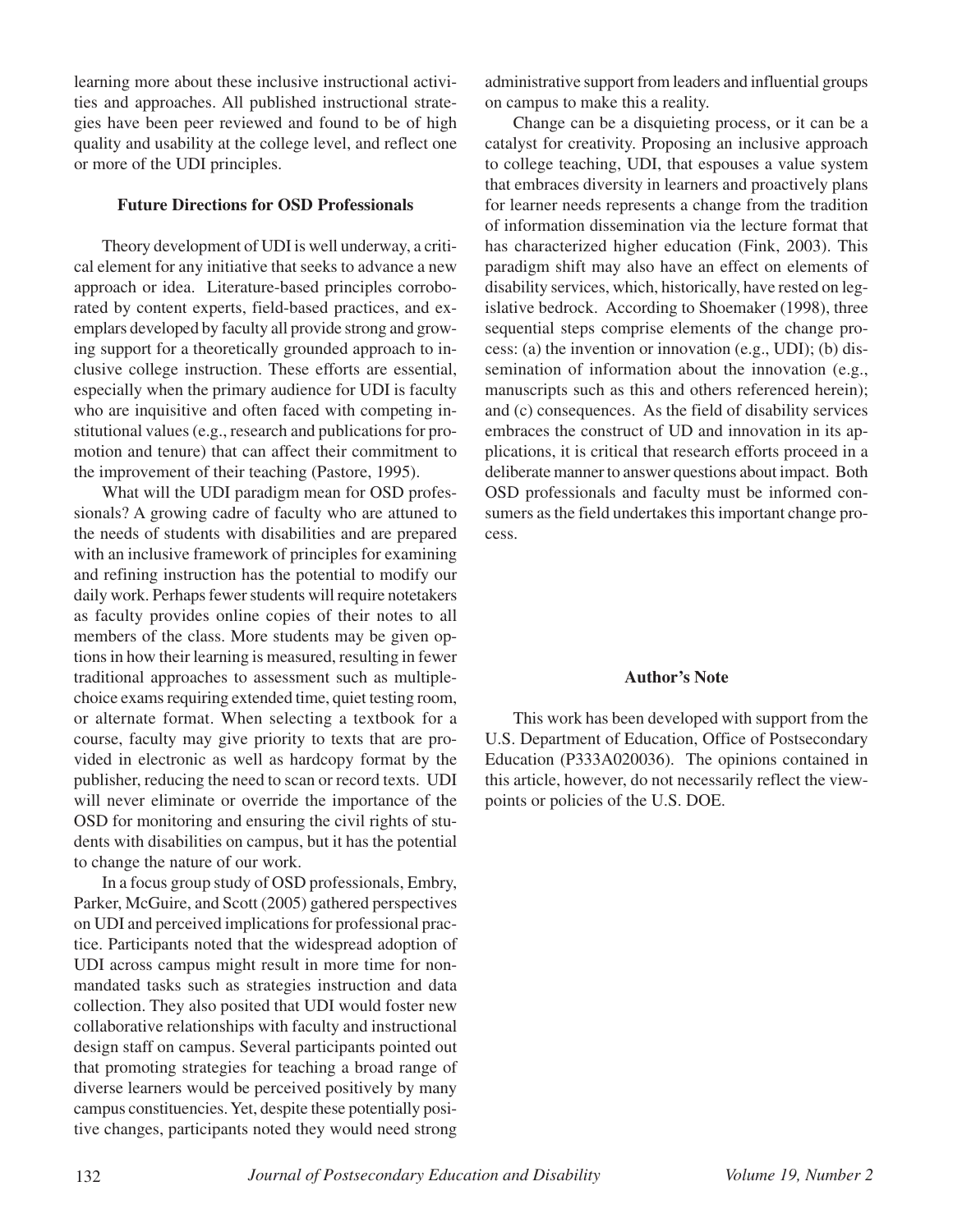## **References**

Adaptive Environments Center, Inc. (2000). *Universal design.* Retrieved January 30, 2004, from http:// www.adaptiveenvironments.org/index.php

Ambrose, S.A. (1995). Fitting programs to institutional cultures: The founding and evolution of the university teaching center. In P. Seldin & Associates, *Improving college teaching* (pp. 77-90). Boston, MA: Anker Publishing Company, Inc.

Association on Higher Education and Disability. (2005). *About us.* Retrieved July 25, 2005, from http://www.ahead.org/about/index.htm

Center for Applied Special Technology. (2004). *Universal design for learning.* Retrieved January 17, 2004, from http://www.cast.org/udl/index.cfm?i=7

The Center for Universal Design. (1997). *Environments and products for all people.* Raleigh: North Carolina State University, The Center for Universal Design. Retrieved January 30, 2004 from: http:// www.ncsu.edu/ncsu/design/cud/index.html

Chickering, A. W., & Ehrmann, S. C. (n. d.). *Implementing the seven principles: Technology as lever*. Washington, DC: American Association for Higher Education. Retrieved May 24, 2000, from www.tltgroup.org/programs/seven.html

Chickering, A., & Gamson, Z. (1987). *Seven principles for good practice in undergraduate education.* Washington, DC: American Association for Higher Education. (ERIC Document Reproduction Service ED282491)

*Chronicle of Higher Education: Almanac 2003-2004.* (2003). Washington, DC: Retrieved May 21, 2004, from http://chronicle.com/free/almanac/2003/nation/ nation.htm

Cross, K.P. (1999). Assessment to improve college instruction. In S.J. Messick (Ed.), *Assessment in higher education: Issues of access, quality, student development, and public policy* (pp. 35-45). Mahwah, NJ: Lawrence Erlbaum Associates, Inc.

Dubin, R. (1969). *Theory building*. New York: The Free Press.

Embry, P., Parker, D., McGuire, J., & Scott, S. (2005). Postsecondary disability service providers' perceptions about implementing universal design for instruction. *Journal of Postsecondary Education and Disability, 18,* 34-48.

Fink, L.D. (2003). *Creating significant learning experiences.* San Francisco: Jossey-Bass.

Follette Story, M., Mueller, J.L., & Mace, R.L. (1998). *The universal design file: Designing for people of all ages and abilities.* Raleigh: North Carolina State University, The Center for Universal Design. [Online]. Available: http://www.ncsu.edu/ncsu/design/ cud/pubs/center/books/ud.file/toc3b14.htm

Greene, J. A. (1995). Capitalizing on diversity in the classroom. In P. Seldin & Associates, *Improving college teaching* (pp. 103-113). Bolton: Anker Publishing Company, Inc.

Henderson, C. (1999). *College freshmen with disabilities: Statistical year 1998.* Washington, DC: American Council on Education.

Kameenui, E., & Carnine, D. (1998). *Effective teaching strategies that accommodate diverse learners*. Prentice Hall.

Madaus, J.W., Scott, S.S., & McGuire, J.M. (2002a). *Addressing student diversity in the classroom: The approaches of outstanding university professors* (Tech. Rep. No. 02). Storrs: University of Connecticut, Center on Postsecondary Education and Disability.

Madaus, J.W., Scott, S.S., & McGuire, J.M. (2002b). *Barriers and bridges to learning as perceived by postsecondary students with learning disabilities* (Tech. Rep. No. 01). Storrs: University of Connecticut, Center on Postsecondary Education and Disability.

Merriam-Webster, Inc. (1995). *Merriam-Webster's collegiate dictionary.* Springfield, MA: Author.

McGuire, J.M., & Scott, S.S. (2002). Universal Design for Instruction: A promising new paradigm for higher education. *Perspectives, 28,* 27-29.

McGuire, J.M., & Scott, S.S. (in press). An approach for inclusive college teaching: Universal Design for Instruction. *Learning Disabilities: A Multidisciplinary Journal.*

Morelli, R.A. (1999). The world wide web and the liberal arts: Threat or opportunity? In M.W. McLaughlin, D.A. Hyland, & J.R. Spencer (Eds.), *Teaching matters: Essays on liberal education at the millennium* (pp. 168-182).Hartford, CT: Trinity College.

Morrison, J. (2003). *U.S. higher education in transition* [Electronic version]. *On the Horizon, 11,* 6-10. Retrieved July 26, 2005, from http:// horizon.unc.edu/courses/papers/InTransition.asp